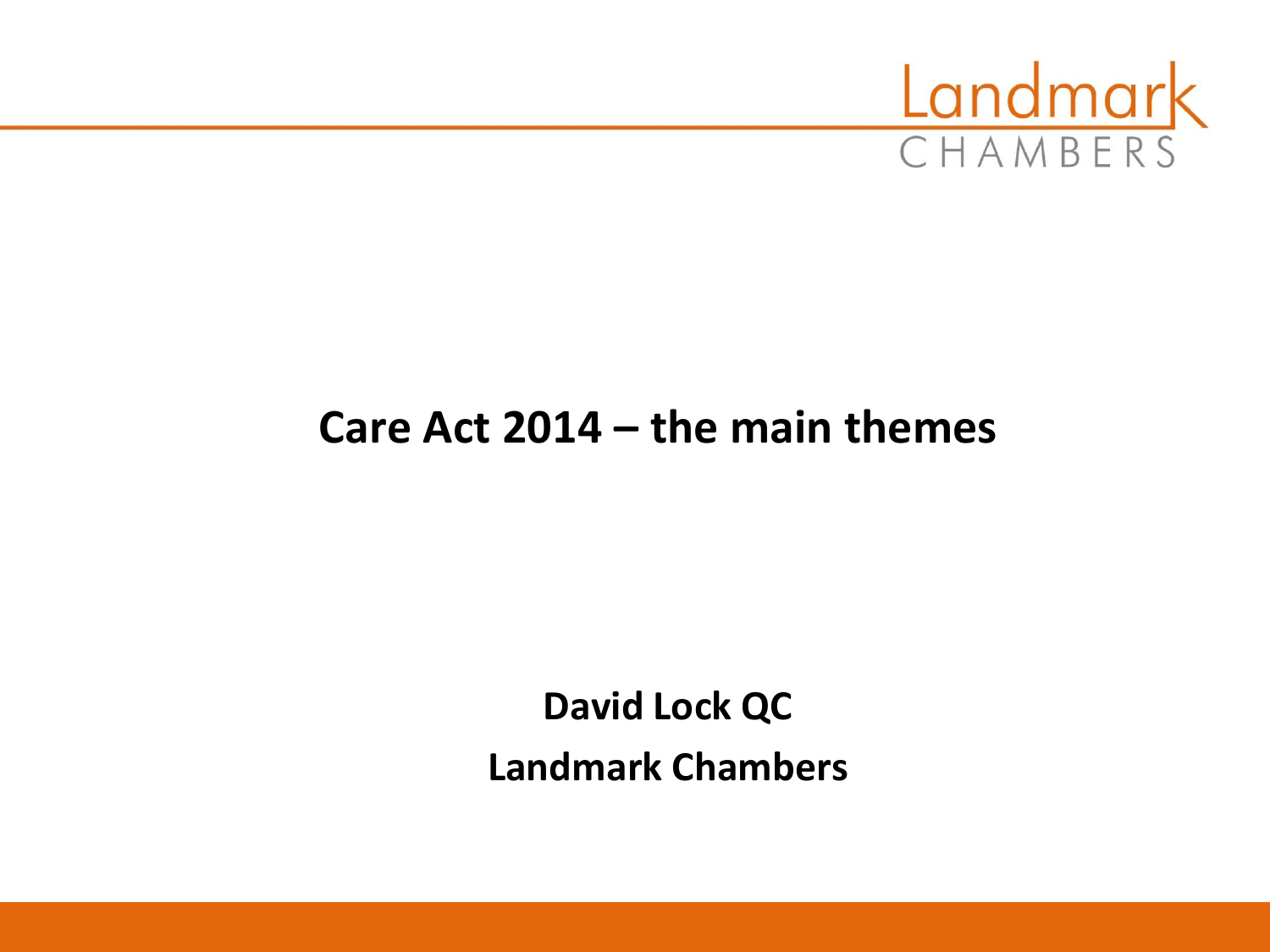## **Where did the Care Act come from?**

- Law Commission Report in 2011
- Draft Bill in 2012
- Lengthy parliamentary scrutiny
- Royal Assent on 14 May 2014
- Partial implementation in April 2016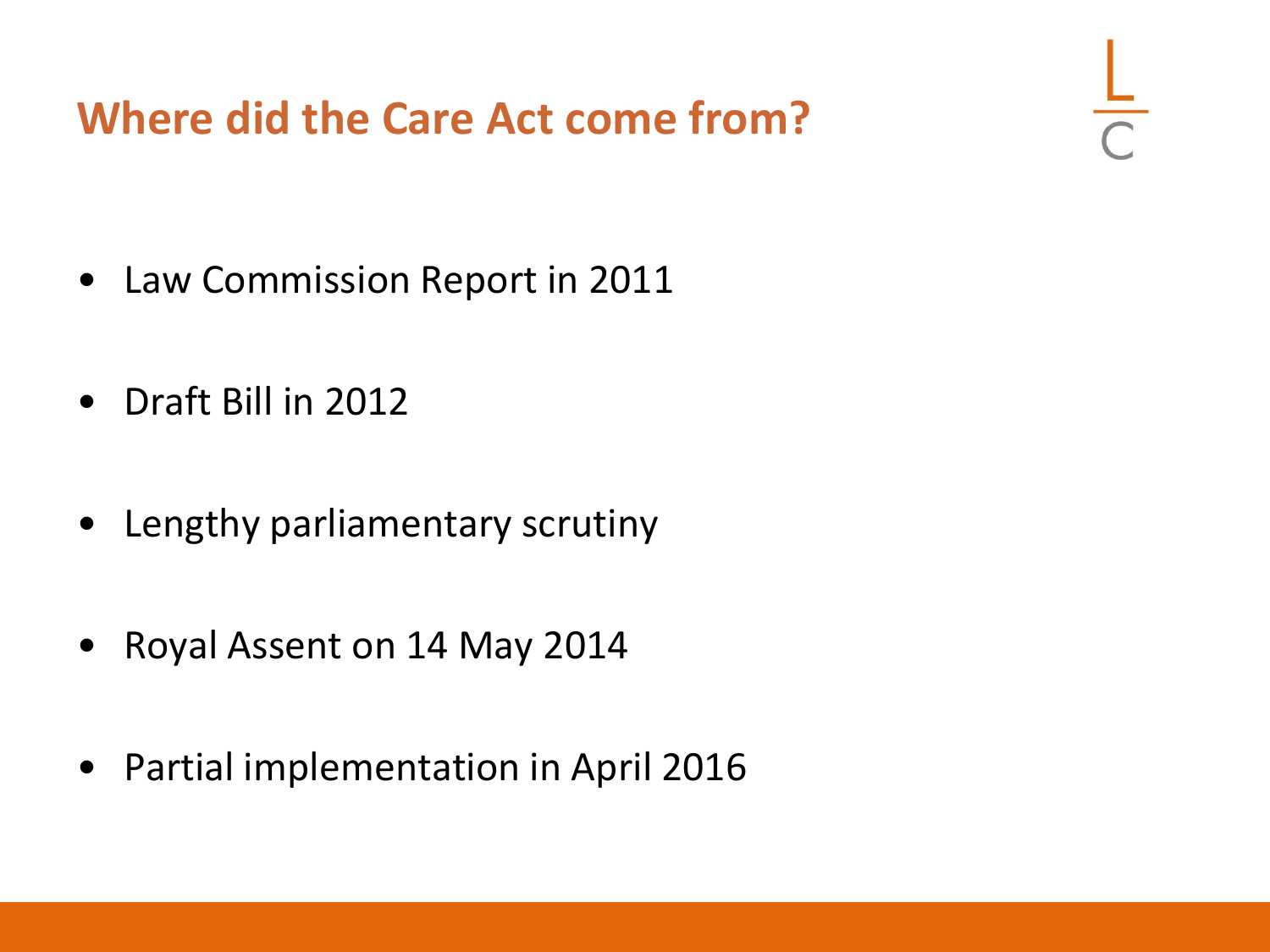## **What does the Care Act 2014 replace?**

- National Assistance Act 1948
- Health Services & Public Health Act 1968
- Chronically Sick and Disabled Persons Act 1970 (but only for adults)
- Health & Social Services & Social Security Adjudications Act 1983
- Disabled Persons (Services, Consultation and Representation) Act 1986
- Parts of NHS & Community Care Act 1990
- Parts of Health & Social Care Act 2001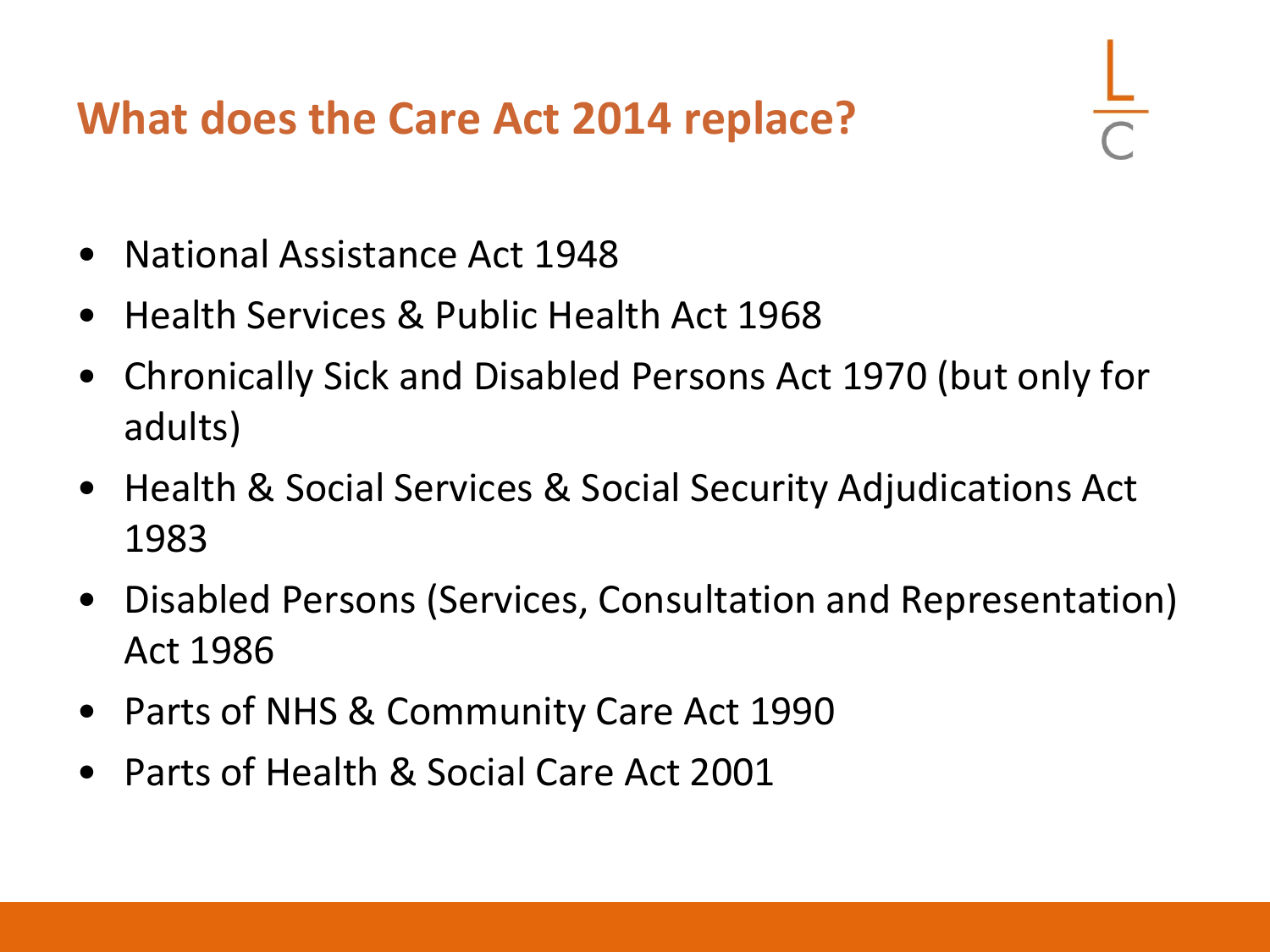# **Statutory Guidance to accompany the Care Act 2014**

- June 2014 saw 431 pages of draft Statutory Guidance on the Care Act 2014: see [https://www.gov.uk/government/uploads/system/uploads/at](https://www.gov.uk/government/uploads/system/uploads/attachment_data/file/315993/Care-Act-Guidance.pdf) [tachment\\_data/file/315993/Care-Act-Guidance.pdf](https://www.gov.uk/government/uploads/system/uploads/attachment_data/file/315993/Care-Act-Guidance.pdf)
- Replaced by 506 page of statutory guidance in October 2014: [https://www.gov.uk/government/uploads/system/uploads/at](https://www.gov.uk/government/uploads/system/uploads/attachment_data/file/366104/43380_23902777_Care_Act_Book.pdf) [tachment\\_data/file/366104/43380\\_23902777\\_Care\\_Act\\_Boo](https://www.gov.uk/government/uploads/system/uploads/attachment_data/file/366104/43380_23902777_Care_Act_Book.pdf) [k.pdf](https://www.gov.uk/government/uploads/system/uploads/attachment_data/file/366104/43380_23902777_Care_Act_Book.pdf)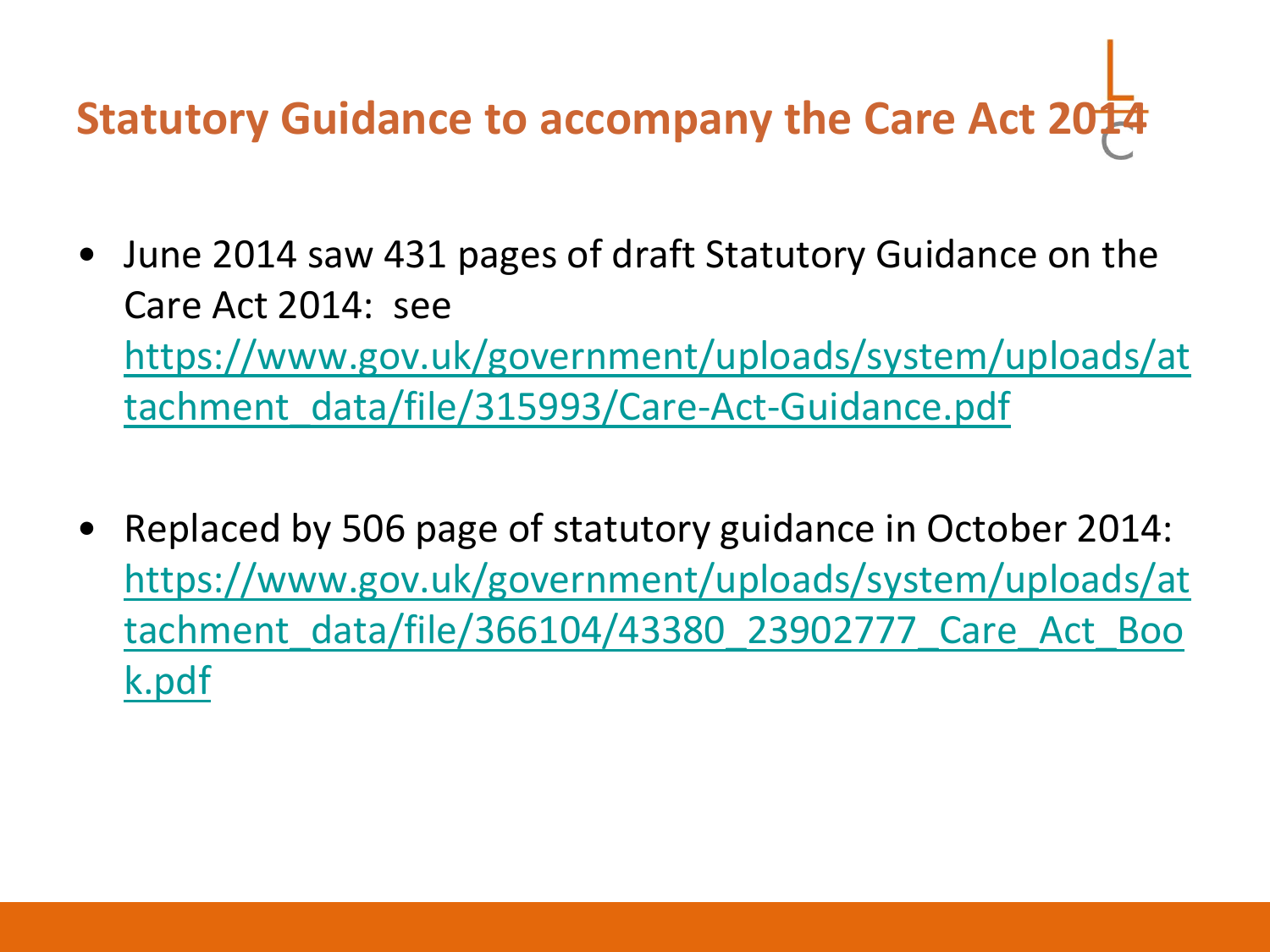#### **Key terms in the Act**

- Adult : someone over the age of 18
- Carer : Mostly unpaid carers (but what about paid through Direct Payments)
- The duty to "promote that individual's well-being": s1
	- Extended definition under s1(2)
	- List of "have regard" factors under s1(3)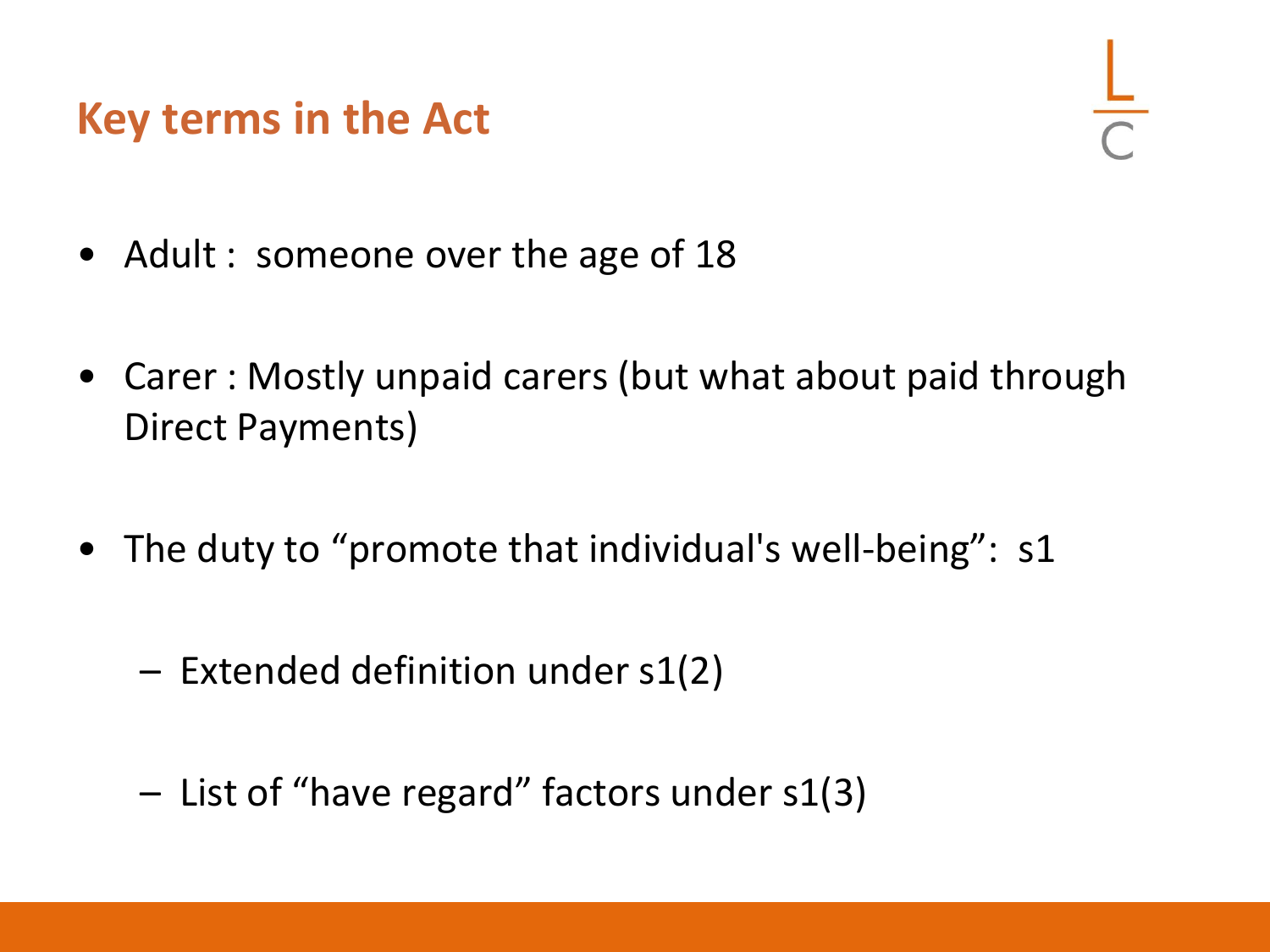## **What does "have regard" mean in an Act?**

- See Aitkens LJ in *R (Brown) v Secretary of State for Work and Pensions* [2008] EWHC 3158 (Admin)
- Decision makers must be made aware of factor
- Mind of the decision maker must be focused on factors at material time
- Exercised in substance, with rigour and with an open mind
- Non-delegable duties
- Continuing duties throughout the process to determine what is and is not needed to promote a person's well-being
- Need to make records to show audit trail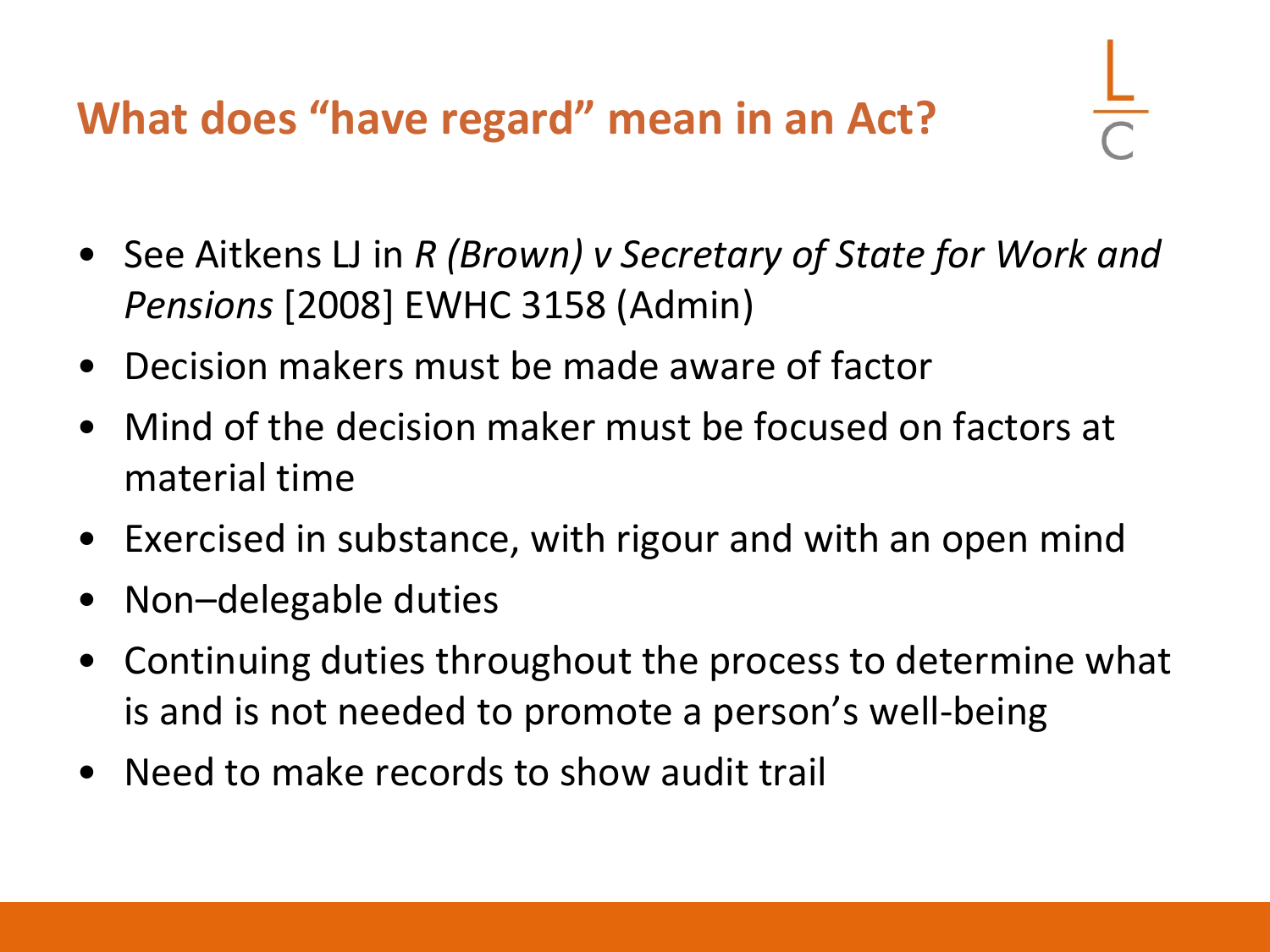The Statutory Guidance says at paragraph 1.21:

**"Promoting wellbeing does not mean simply looking at a need that corresponds to a particular service. At the heart of the reformed system will be an assessment and planning process that is a genuine conversation about people's needs for care and support and how meeting these can help them achieve the outcomes most important to them"**

• But where is the money to pay for this type of person centred approach?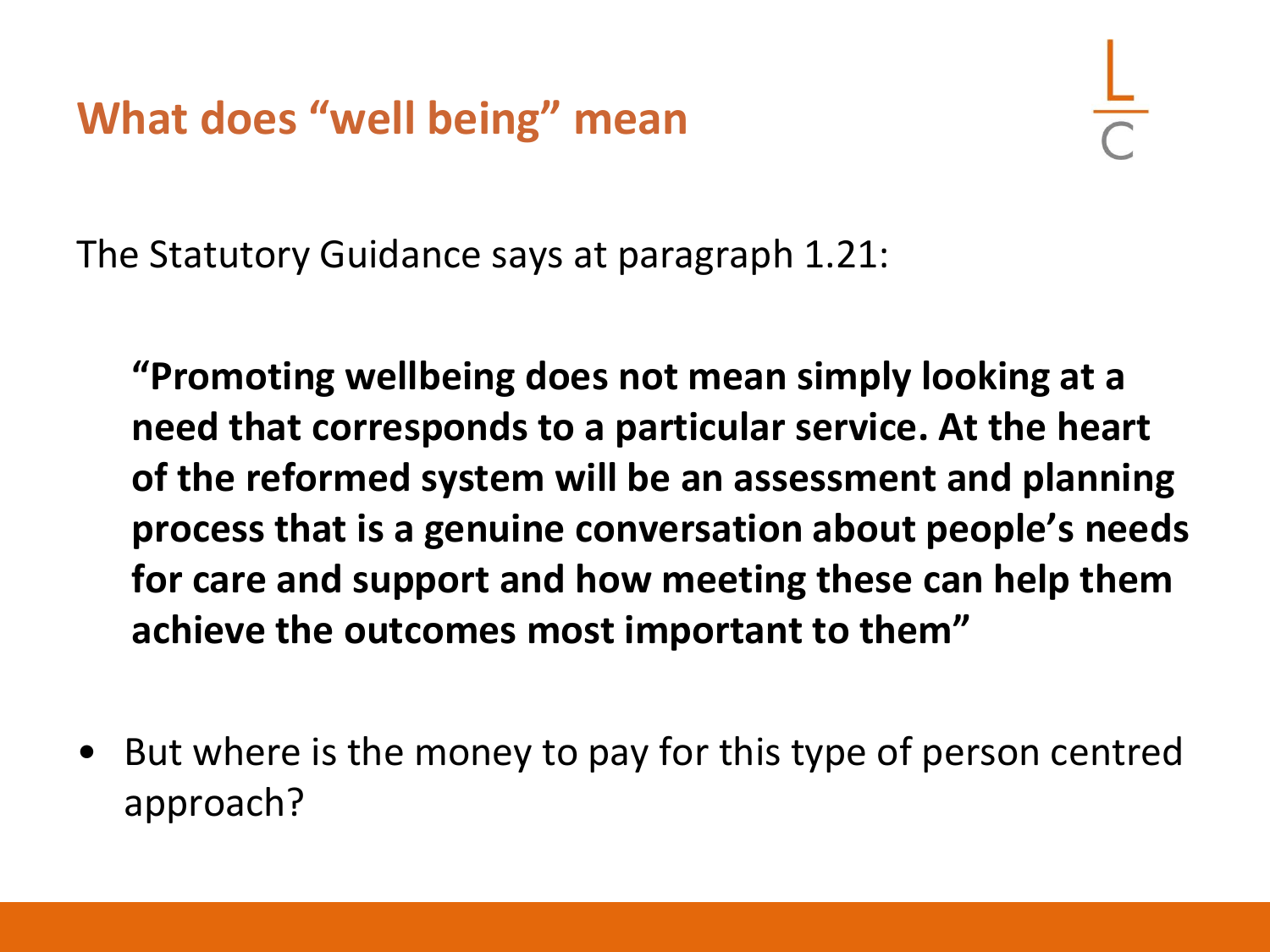#### **Preventative services**

- Huge focus on preventative services in Care Act
- Guidance says:

"It is critical to the vision in the Care Act that the care and support system works to actively promote wellbeing and independence, and does not just wait to respond when people reach a crisis point. To meet the challenges of the future, it will be vital that the care and support system intervenes early to support individuals, helps people retain or regain their skills and confidence, and prevents need or delays deterioration wherever possible"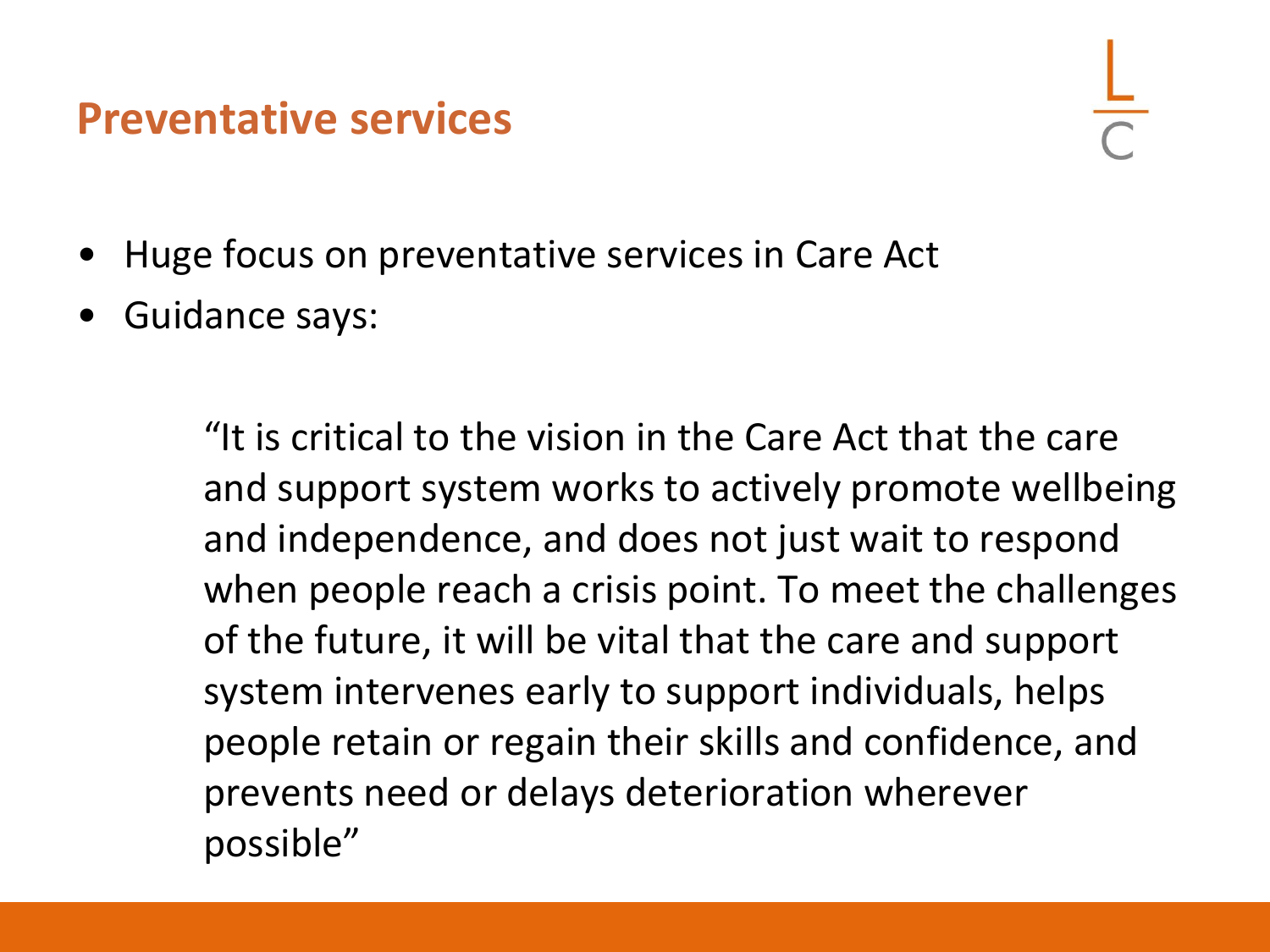**What does this mean in practice?**

- Services to those not yet eligible for support
- Have regard to factors in s2(2)
- Professor Clements: "In many local authorities this would require (in essence) disinvestment in crisis services and is not realistic"
- But that is legal duty and hence resources must be applied to preventative services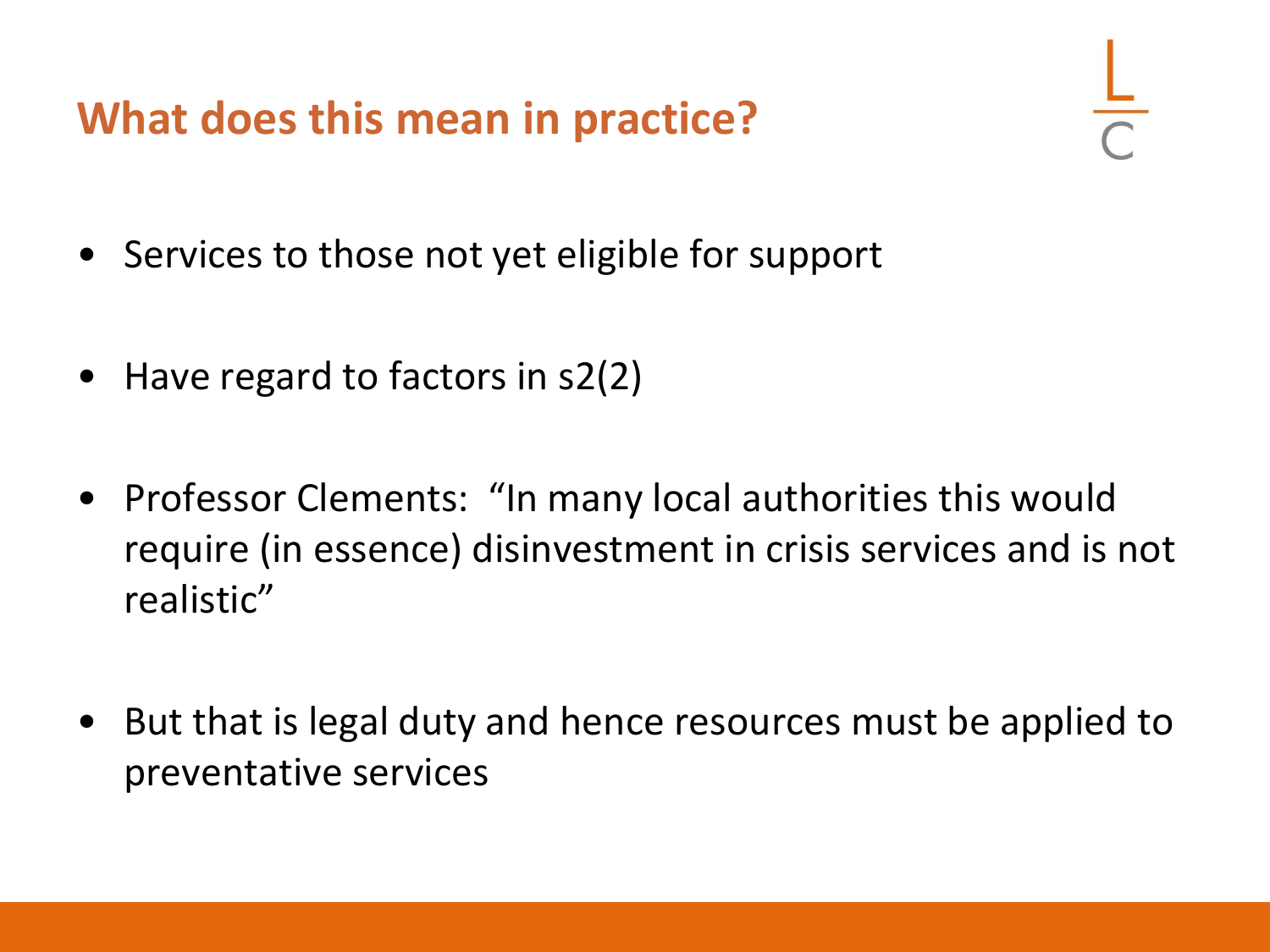## **Duties of Co-operation**

- Extensive legal duties of co-operation with a wide range of other public bodies (NHS, police, etc)
- Build on duties at present (eg under NHS Act) but still do not provide clear basis for information sharing
- Not clear if anything will change in practice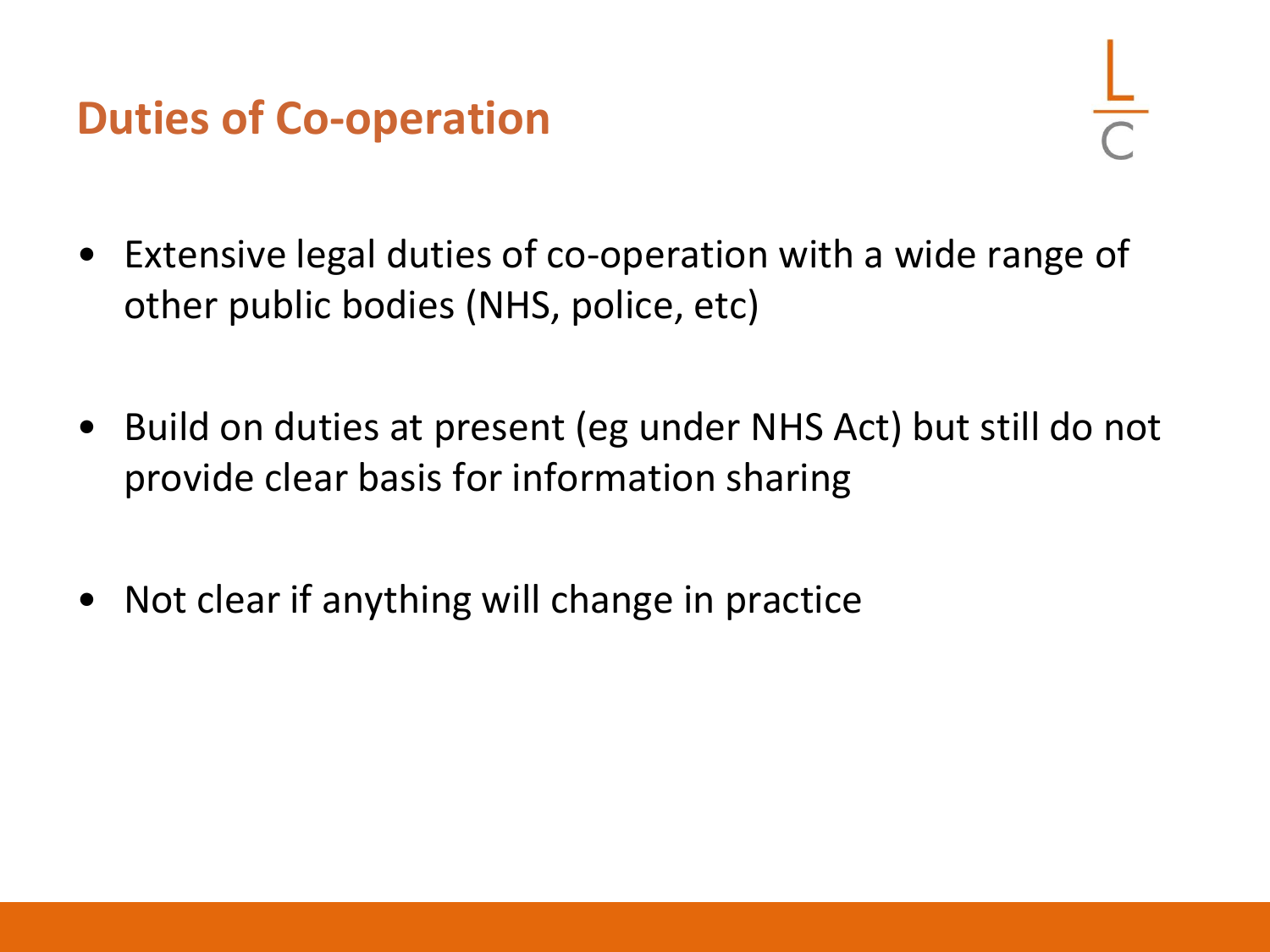## **Information Provision Duties**

- S4(1): A local authority must establish and maintain a service for providing people in its area with information and advice relating to care and support for adults and support for carers
- Must include how to access independent financial advice
- Services for all carers and adults, not just those with priority need
- Can be outsourced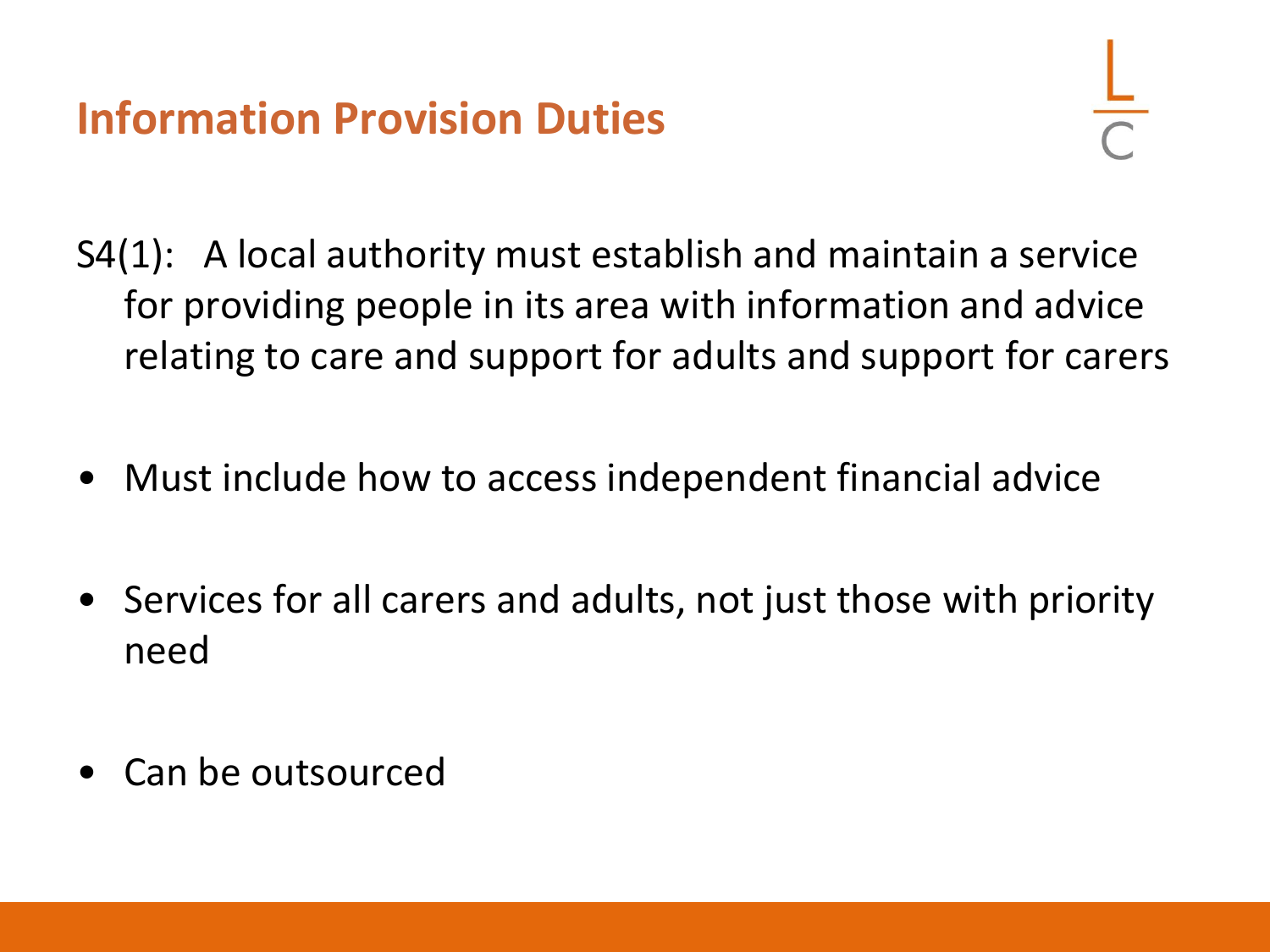#### **Market promotion duty**

- Part of duty is on local authority and part on Care Quality Commission
- Consequence of delivering social care through private businesses
- Two primary problems:
	- Failure of large providers: CQC's role
	- General duty to promote high standards: local authority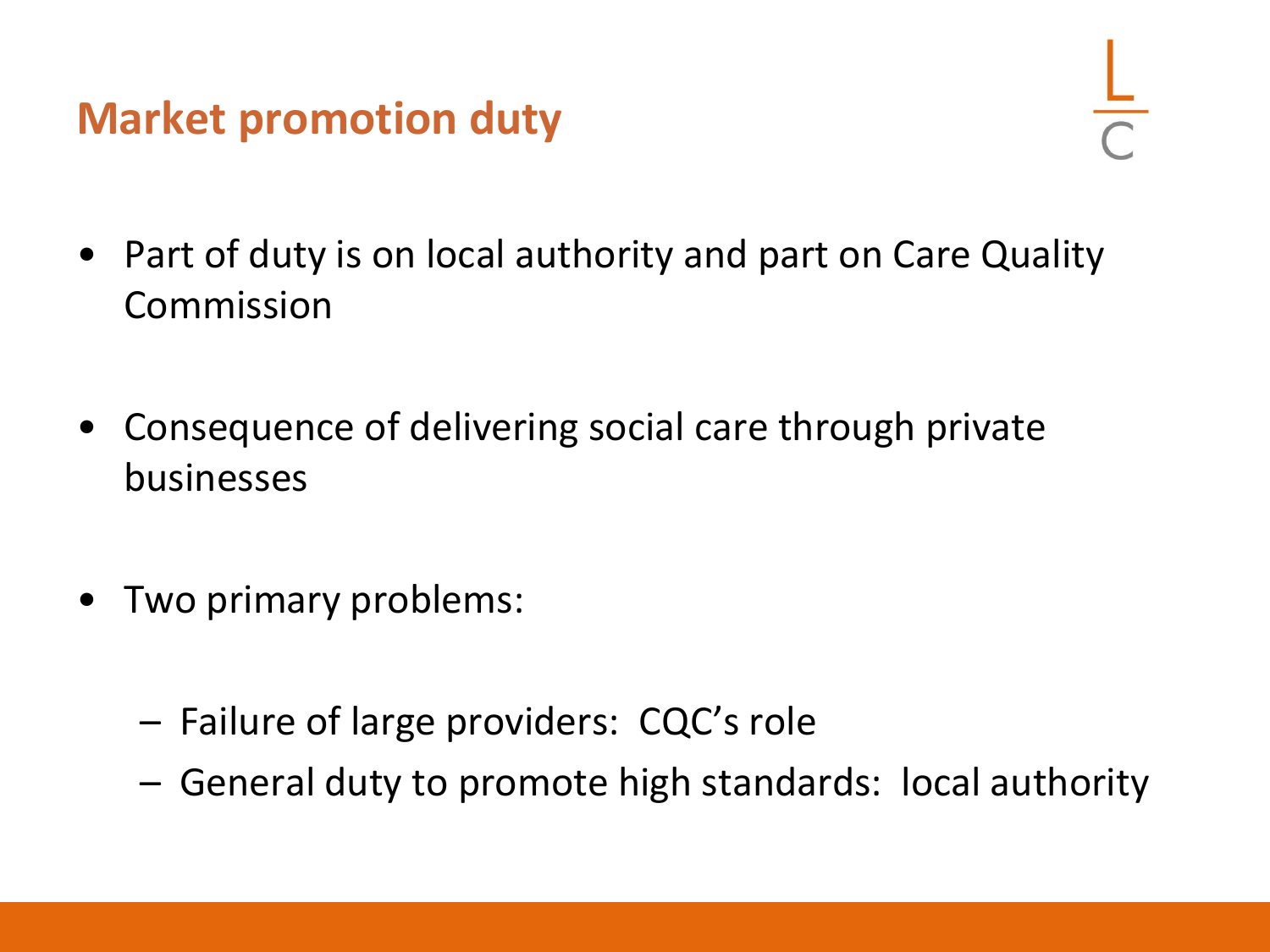**Local Authority market promotion duty**

S5(1): A local authority must promote the efficient and effective operation of a market in services for meeting care and support needs with a view to ensuring that any person in its area wishing to access services in the market—

a) has a variety of providers to choose from who (taken together) provide a variety of services;

b) has a variety of high quality services to choose from;

c) has sufficient information to make an informed decision about how to meet the needs in question.